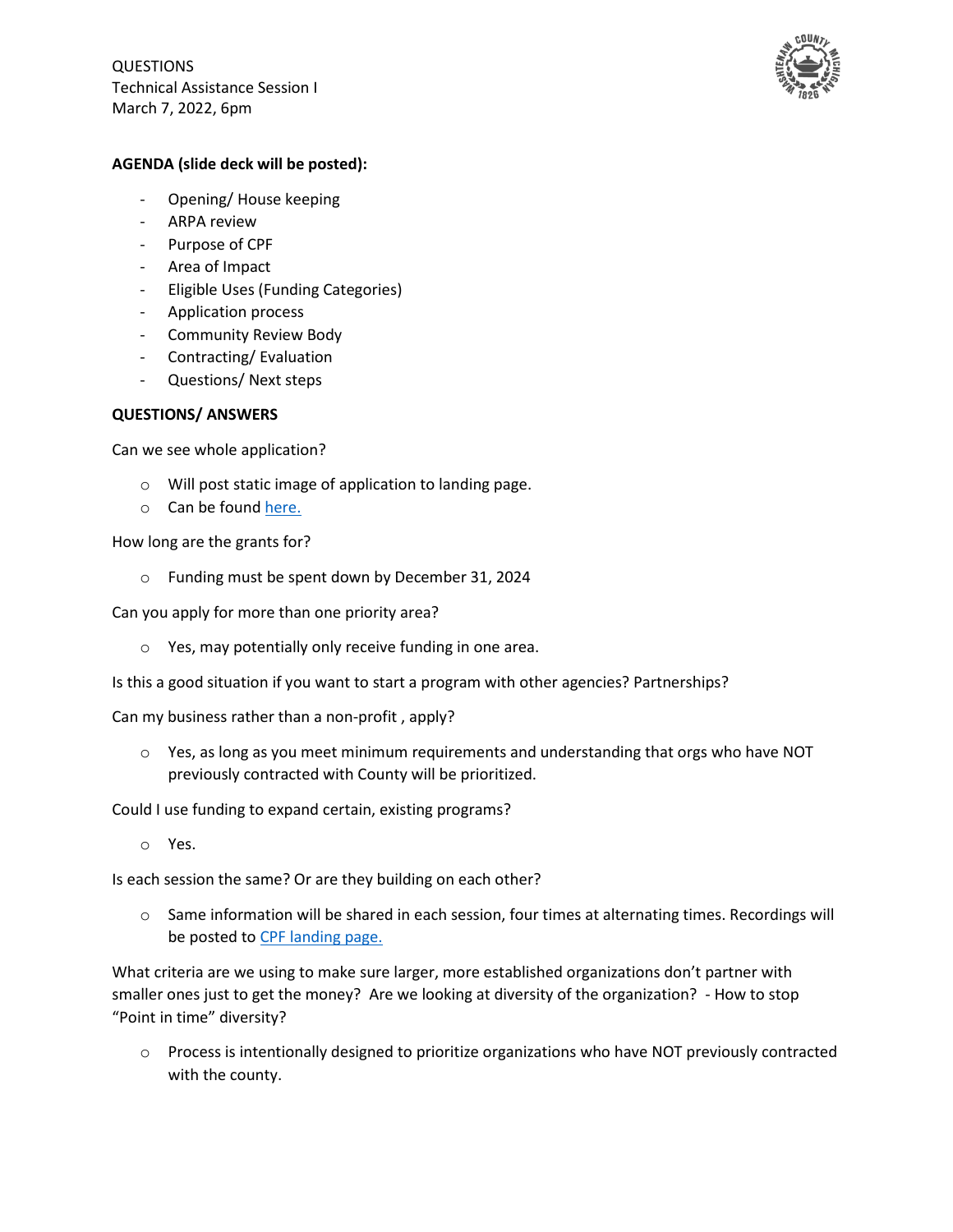QUESTIONS Technical Assistance Session I March 7, 2022, 6pm



 $\circ$  One question on application is about diversity certification question should help. As entities/ orgs/ proposals are submitted, the narrative portion can address diversity of staff/board/clients, etc.

Is this one-time use funding? How are proposed projects viewed in context of one-time funding?

- o They ARE one-time allocations
- o Must be spent down by **December 31, 2024**

What are you looking for in applications? As it relates to on-going needs? After the funding period if over, the need still exists.

- o We're looking at how does the project/program/org increase equity. Asking "How does it reduce harm?" " How does it address immediate or on-going need?" This is an intentionally broad process.
- $\circ$  Goal is to make the process very broad, expand who may be eligible for county funding/ contracts in the future.

Contract eligibility clarity:

o Funds will fall under subrecipient contract. Federal government sets reporting requirements, metrics, etc. We anticipate that smaller orgs may not be able to meet those requirements initially. Our goal is to support those organizations to meet the requirements. The year timeline is about expanding access and support.

Does that include funding support for orgs to get ready?

 $\circ$  Depends on the org/project. Those parameters will be set. We will also review ARPA requirements again.

Does it make sense for orgs who have received funding in the past to apply?

 $\circ$  That does not disqualify a proposal. But priority is given to orgs that have NOT previously received funding or contracted with Washtenaw County in the past.

Is there a specific budget template?

 $\circ$  No, because smaller orgs may not have the capacity or have existing templates. We only need clarity in proposal and need demonstrated. If you have a template, include it, if you do not, that's fine.

Is there a recommended range of funding?

o No range of funding. Funding categories yes, ranges, no.

What about orgs who are "held" by other orgs but not fiduciaries? Smaller, new org- not allowed to apply on their own due to umbrella organization's policies. Has to work with Office of Research and Development. How to communicate that we are in process of becoming an independent 501(c) 3?

o Please send a follow up email to Alize. We will ask county legal.